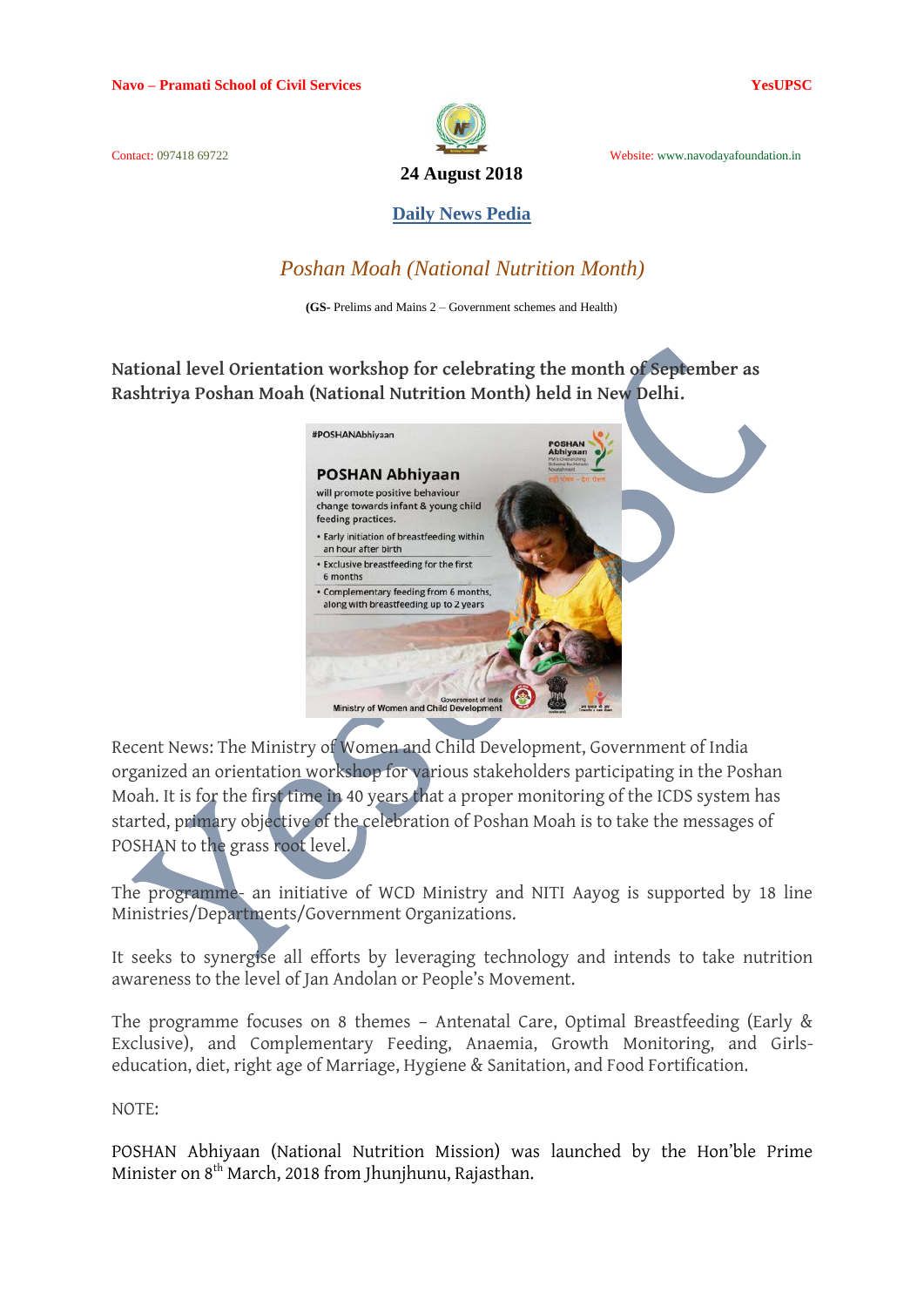The programme through use of technology, a targeted approach and convergence strives to reduce the level of Stunting, Under-nutrition, Anaemia and Low Birth Weight in Children, as also, focus on Adolescent Girls, Pregnant Women & Lactating Mothers.

- o As part of this Abhiyaan, initiative to mobilize a peoples' movement or *Jan Andolan* Nutrition, the MoWCD has developed a Caller Tune and Ring Tone to popularize and create a connect with the Abhiyaan goal of Sahi Poshan Desh Roshan.
- o POSHAN Abhiyaan aims to ensure service delivery and interventions by use of technology, behavioral change through convergence and lays-down specific targets to be achieved across different monitoring parameters over the next few years.
- o To ensure a holistic approach, all 36 States/UTs and 718 districts will be covered in a phased manner by the year 2020. Never before has nutrition been given such prominence at the highest level in the country.

*CJI launches applications to facilitate litigate and lawyers.*

**(GS-** Prelims and Mains 2 –Judiciary, E-Governance.)

The Chief Justice of India Hon'ble Justice Dipak Misra launched various applications for the benefit of the litigants and lawyers. Honourable Sh. Ravi Shankar Prasad, Union Minister of Law and Justice released brochures to increase awareness about eCourt initiatives and user manuals on the applications and services provided under eCourts Project to publicize work done under eCourts.

Three applications of *e-filing, e-pay, and NSTEP (National Service and Tracking of Electronic Processes)* created under the eCourts project were launched.

*NOTE:*The Department of Justice is administering a Wide Area Network (WAN) connectivity project connecting all the district and taluka courts *through BSNL in a single network grid under the eCourts Project.*

The second phase of the eCourts project is implemented by Department of Justice during 2015 – 19 under the guidance of eCommittee,

It will start building digital repositories which will auto generate paper books and can be quickly transmitted to Higher Courts which will reduce delays.

# *E-Courts Project*

**(GS-** Prelims and Mains 2 –Judiciary, E-Governance.)

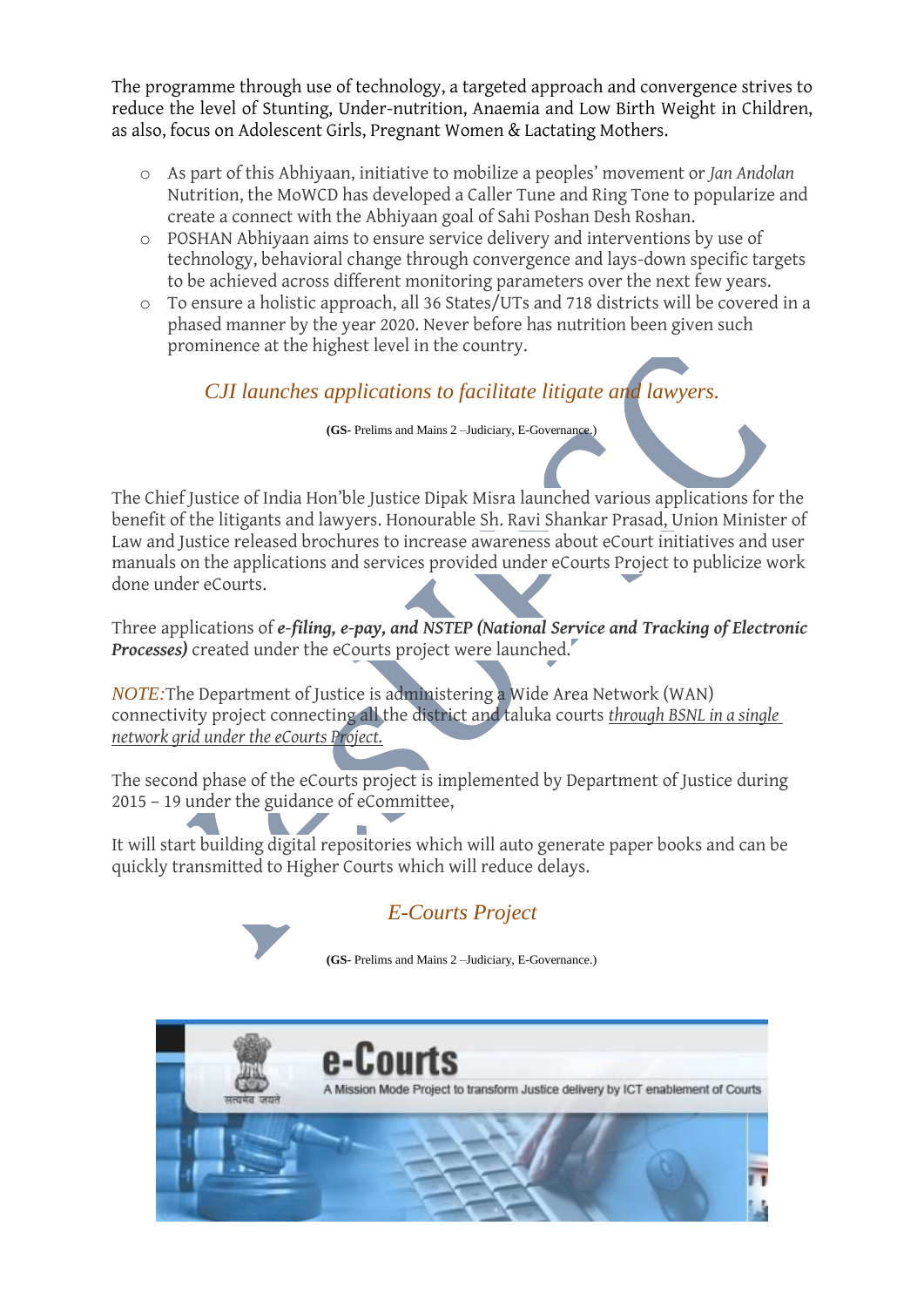The eCourts Project was conceptualized on the basis of the "National Policy and Action Plan for Implementation of Information and Communication Technology (ICT) in the Indian Judiciary – 2005". The plan was formulated by ECommittee of the Supreme Court.

The eCourts Mission Mode Project is a Pan-India Project monitored and funded by Department of Justice for the District Courts across the country.

In 2013 CJI launched the e-Courts National portal ecourts.gov.in of the eCourts Project.

More than 2852 Districts and Taluka Court Complexes have secured their presence on the NJDG and are providing Case Status, Cause lists online with many of them also uploading orders/judgments.

The data of more than 7 crore pending and disposed of cases and 3.3 crore orders/judgments of District Courts in India is available on NJDG at present.

*National Logistic portal*

**(GS-** Prelims and Mains 2 – Government policies, E-Governance.)

A National Logistics Portal is being developed by the Ministry of Commerce and Industry to ensure ease of trading in the international and domestic markets. The portal will link all the stakeholders of EXIM, domestic trade and movement and all trade activities on a single platform.

In this year's budget speech, Finance Minister had announced that the Department of Commerce will create a portal which will be a single window online market place for trade and will connect business, create opportunities and bring together various ministries, departments and the private sector. Stakeholders like traders, manufacturers, logistics service providers, infrastructure providers, financial services, Government departments and groups and associations will all be on one platform.

India's logistics sector is highly defragmented and the aim is to reduce the logistics cost from the present 14% of GDP to less than 10% by 2022.

The portal will be implemented in phases and will fulfill the commitment of the Government of India to enhance trade competitiveness, create jobs, boost India's performance in global rankings and pave the way for India to become a logistics hub.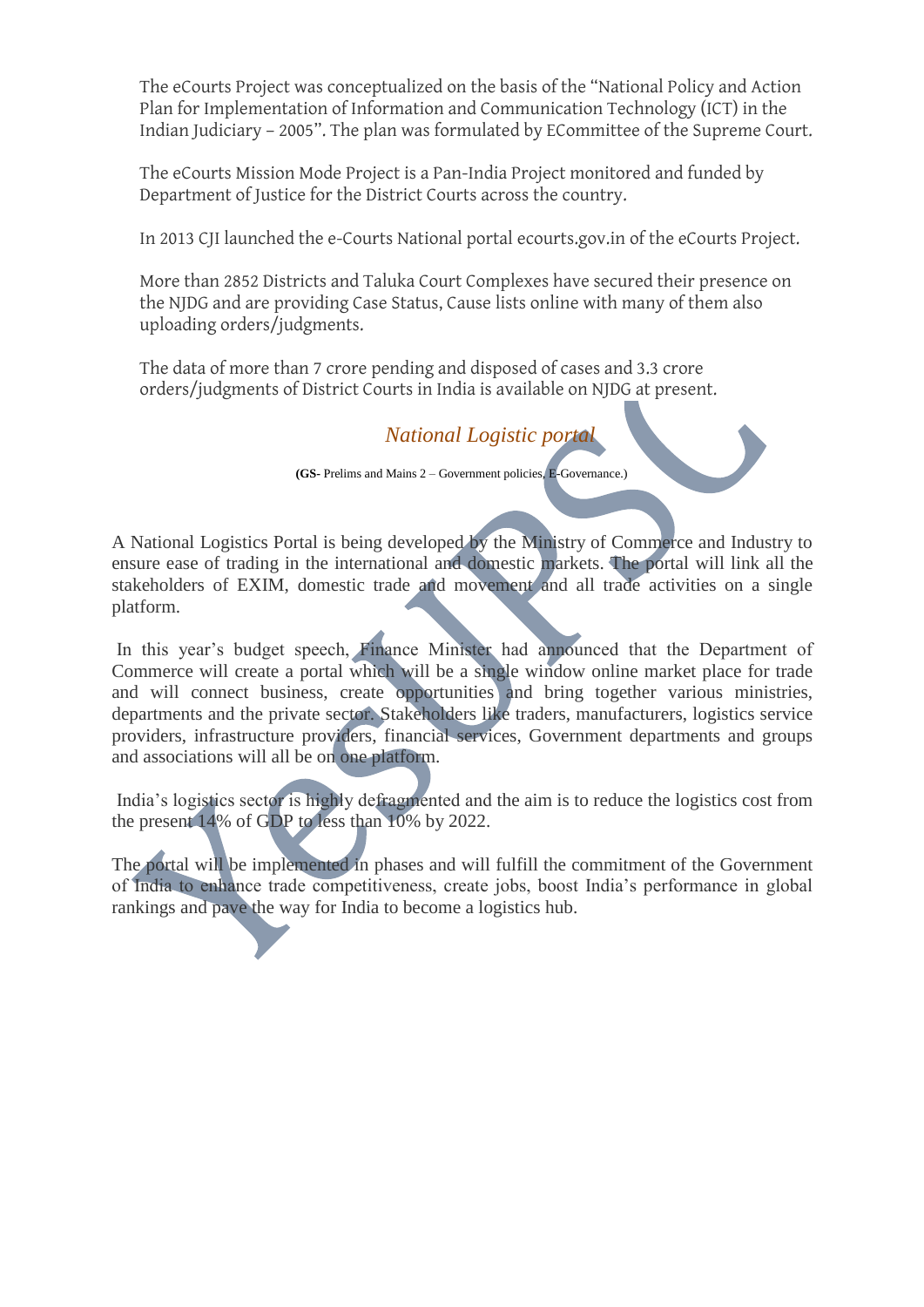# **COMPLEX LOGISTICS SECTOR**





*Pradhan Mantri Awas Yojana*

**(GS-** Prelims and Mains 2 – Government schemes, policies, social justice)

Pradhan Mantri Awas Yojana which intends to provide housing for all by the year 2022 has been eventually launched by Prime Minister Narendra Modi. Earlier the Government had launched housing for all which has now been reformed as Pradhan Mantri Awas Yojana. Prime Minister Narendra Modi has launched this scheme on 25th June 2015.

Mission will be implemented as Centrally Sponsored Scheme (CSS) except for the component of credit linked subsidy which will be implemented as a Central Sector Scheme.

The Pradhan Mantri Awas Yojana (Urban) Programme launched by the Ministry of Housing and Urban Poverty Alleviation (MoHUPA), in Mission mode envisions provision of Housing for All by 2022, when the Nation completes 75 years of its Independence. The Mission seeks to address the housing requirement of urban poor including slum dwellers through following programme verticals:

- Slum rehabilitation of Slum Dwellers with participation of private developers using land as a resource.
- Promotion of Affordable Housing for weaker section through credit linked subsidy.
- Affordable Housing in Partnership with Public & Private sectors.
- Subsidy for beneficiary-led individual house construction /enhancement.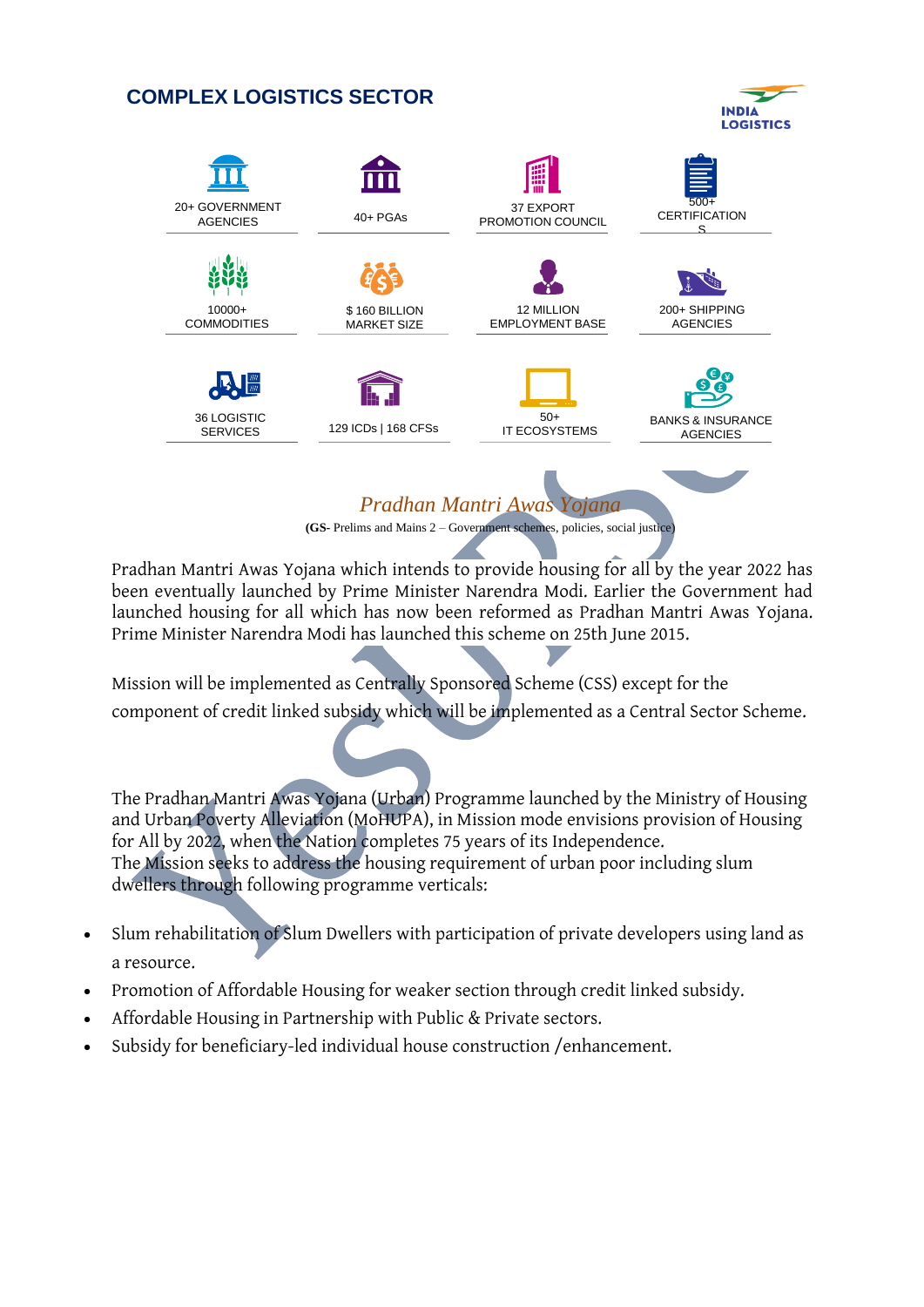#### EDITORAL

#### TO READ

### **Hold out an olive branch**

# Government today again holds upper hand Vis a Vis Naxals. It's the best time to make peace.

The Home Minister of India recently claimed that the challenge of Naxalism in the country is on its "last legs". His assessment stems from the fact that the security forces have been achieving signal successes against the Maoists. Fifteen Maoists were killed in an encounter in the Konta area of Sukma district in Chhattisgarh on August 6.

According to the South Asia Terrorism Portal, at least 122 Maoists have been killed across the country in the first six months of 2018. This is the highest number of fatalities suffered by Maoists over the same period during the last eight years. It is also a fact that the total area affected by Naxalism has shrunk to 90 districts of the country. The trajectory of Maoist violence has been showing a downward trend. A number of central committee and politburo members have been neutralized.

The government of India's National Policy and Action Plan, with its emphasis on security and development, is definitely making an impact. Apart from the construction of roads, mobile towers, setting up of banks, post offices, Kendriya Vidyalayas, etc, the most significant achievement has been in poverty reduction. A recent study published in a Brookings blog says that by 2022, less than 3 per cent of Indians will be poor and that extreme poverty could be eliminated altogether by 2030.

The above trends are, no doubt, positive. It would, however, be naïve to think that we are about to see the end of Naxalism/Maoism in the country. If a historical overview were taken of the movement during the last more than 50 years, there were two occasions in the past when the government of India thought that the Naxal movement had been disintegrated. The split in the party, the joint army-police operations — 'Operation Steeplechase', as it was called — from July 1 to August 15, 1971 followed by the arrest and subsequent death of Charu Majumdar on July 28, 1972, gave, what then appeared to be a coup de grace to the movement.

The formation of the People's War Group in Andhra Pradesh in 1980, however, marked the revival of the movement and the beginning of its second phase. It soon spread to the adjoining states of Maharashtra, Madhya Pradesh and Orissa and extended to Bihar, West Bengal, Karnataka and Tamil Nadu. Naxal violence touched a peak in 1991. The movement was again hit hard by coordinated operations undertaken by the security forces in the affected states. Internal dissensions leading to the expulsion of Kondapalli Seetharamaiah weakened it further. The government was lulled into believing that the movement had run its course.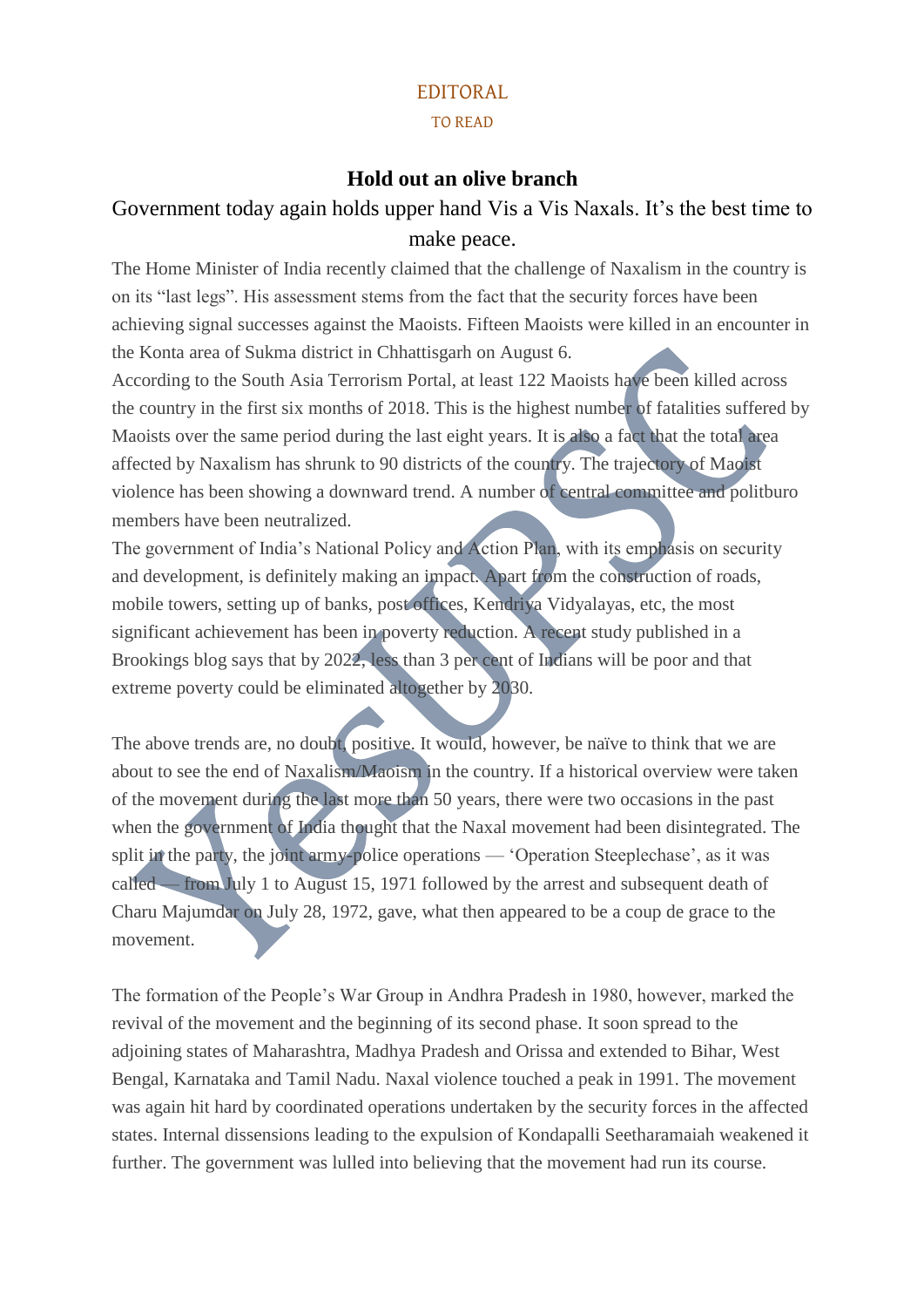The third phase of the movement began when the left-wing extremists decided, on December 2, 2000, to set up a People's Guerilla Army. In a comprehensive document Strategy and Tactics of the Indian Revolution, it was said: "We cannot conceive a people's war without a people's army". The merger of the People's War and the Maoist Communist Centre in 2004 and the resultant formation of the CPI (Maoist) consolidated the left-wing extremists and augmented their strength. The Prime Minister [\(Manmohan Singh\)](https://indianexpress.com/about/manmohan-singh) said on September 15, 2009, while addressing the police chiefs of the country, that "left-wing extremism is, perhaps, the greatest threat our country faces." The home minister (P Chidambaram), speaking at the same gathering, stated that Maoist groups had pockets of influence in 20 states across the country and 223 districts in these states were partially or substantially affected. It has been said that India has moved from British Raj to Billionaire Raj. India has 119 dollar billionaires, behind only the US and China. At the same time, according to the World Inequality Report, 22 per cent of India's national income is cornered by the top one per cent. Inequalities have sharpened over the years. Such disparities always have seeds of discontent, which have the potential to explode into a rebellion. It is also a fact that on corruption, according to Transparency International, we have slipped by two positions. Corruption is at the root of several factors which cause popular dissatisfaction. Agrarian unrest continues to cause serious concern. We saw in the month of March this year, the kisan long march from Nashik to Mumbai. There are also reports that the Maoists have made a dent in the Northeast and that they are active at the tri-junction of Kerala, Karnataka and Tamil Nadu. All these are dangerous portents.

The government of India has two options before it.

One that it goes ahead and crushes the Maoist movement. The possibility, in that case, is that the movement would resurrect again, maybe in a new avatar, which could be even more lethal and devastating than what we have seen so far.

The other option is to offer the olive branch to the Maoist leaders and carry out sincere measures to redress grievances, particularly those relating to tribal's.

Any offer of peace from a position of strength is always credible and has greater chance of success. Perhaps the present situation offers an ideal opportunity to solve the problem and save the future generations from the anger and frustrations of a disgruntled and disaffected group of people. The government will, of course, have to be careful that the Maoists do not use the peace period to gain time and regroup their forces.